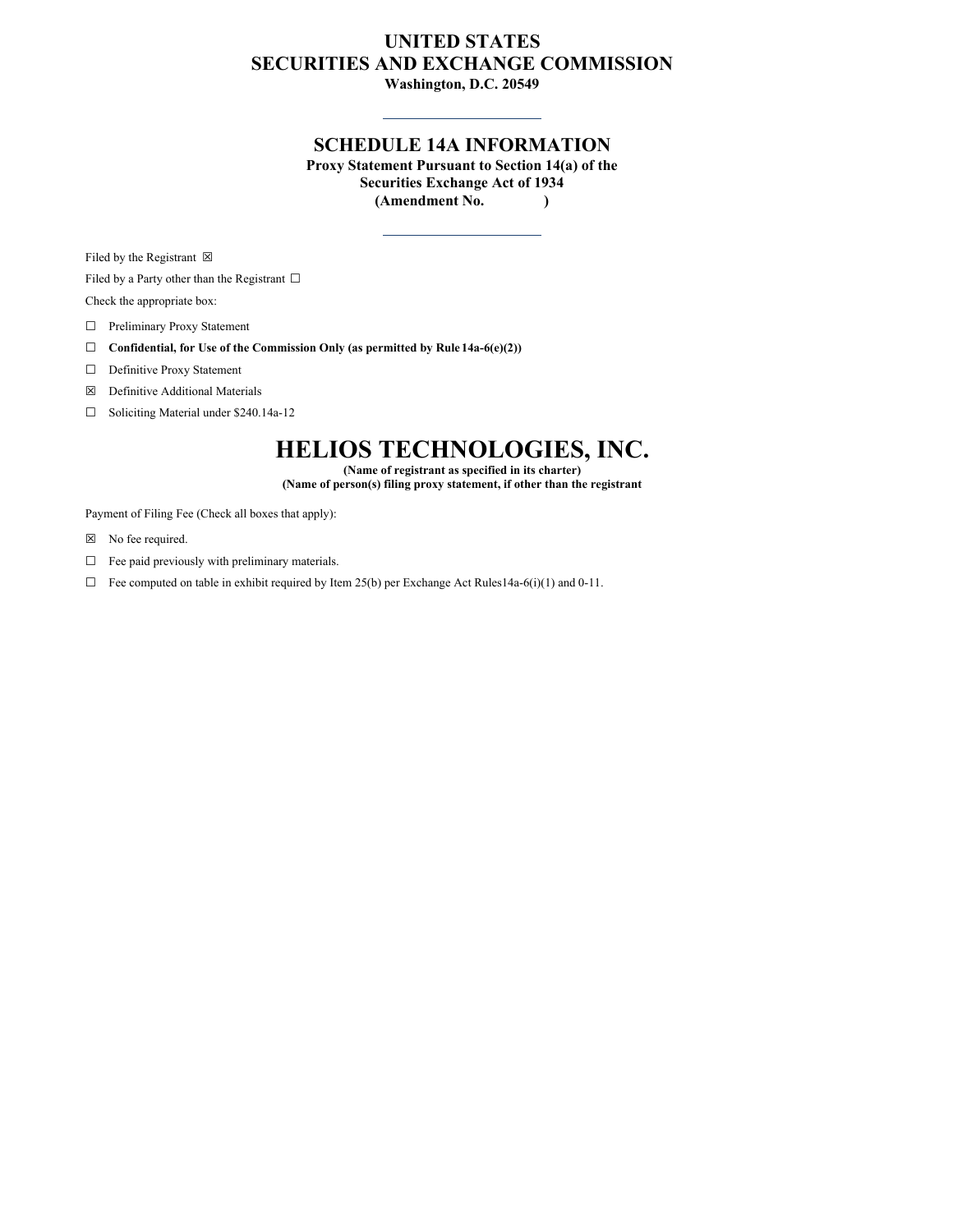

This communication presents only an overview of the more complete proxy materials that are available to you on the Internet or by mail. We encourage you to access and review all of the important information contained in the proxy materials before voting.

The Notice and Proxy Statement and Annual Report to Stockholders are available at www.viewproxy.com/HeliosTechnologies/2022.

If you want to receive a paper or e-mail copy of these documents, you must request one. There is no charge to you for requesting a copy. Please make your request for a copy as instructed below on or before May 27, 2022 to facilitate timely delivery.

Important information regarding the Internet availability of the Company's proxy materials, instructions for accessing your<br>proxy materials and voting online and instructions for requesting paper or e-mail copies of your proxy materials are provided on the reverse side of this Notice.

You may also vote in person at the 2022 Annual Meeting.

To the Stockholders of HELIOS TECHNOLOGIES, INC.

Notice is hereby given that the Annual Meeting of Stockholders of HELIOS TECHNOLOGIES, INC. will be held on June 7, 2022 at 9:00 a.m. CDT at The Joseph Hotel, 401 Korean Veterans Blvd., Nashville, TN 37203 for the following purposes:

- 1. Nominees to serve until the Company's 2025 annual meeting: 01 Diana Sacchi 02 Douglas Britt 03 Philippe Lemaitre
- Proposal to ratify the appointment of Grant Thornton LLP as our independent registered public accounting firm for the  $2.$ year ended December 31, 2022.
- 3. Approval, on an advisory basis, of the compensation of our named executive officers.

The Board of Directors recommends a vote FOR each of the nominees listed in Item 1 and FOR Items 2 and 3.

The Securities and Exchange Commission rules permit us to make our proxy materials available to our stockholders via the Internet.

Material for this annual meeting and future meetings may be requested by one of the following methods:



via Internet or to request proxy materials.